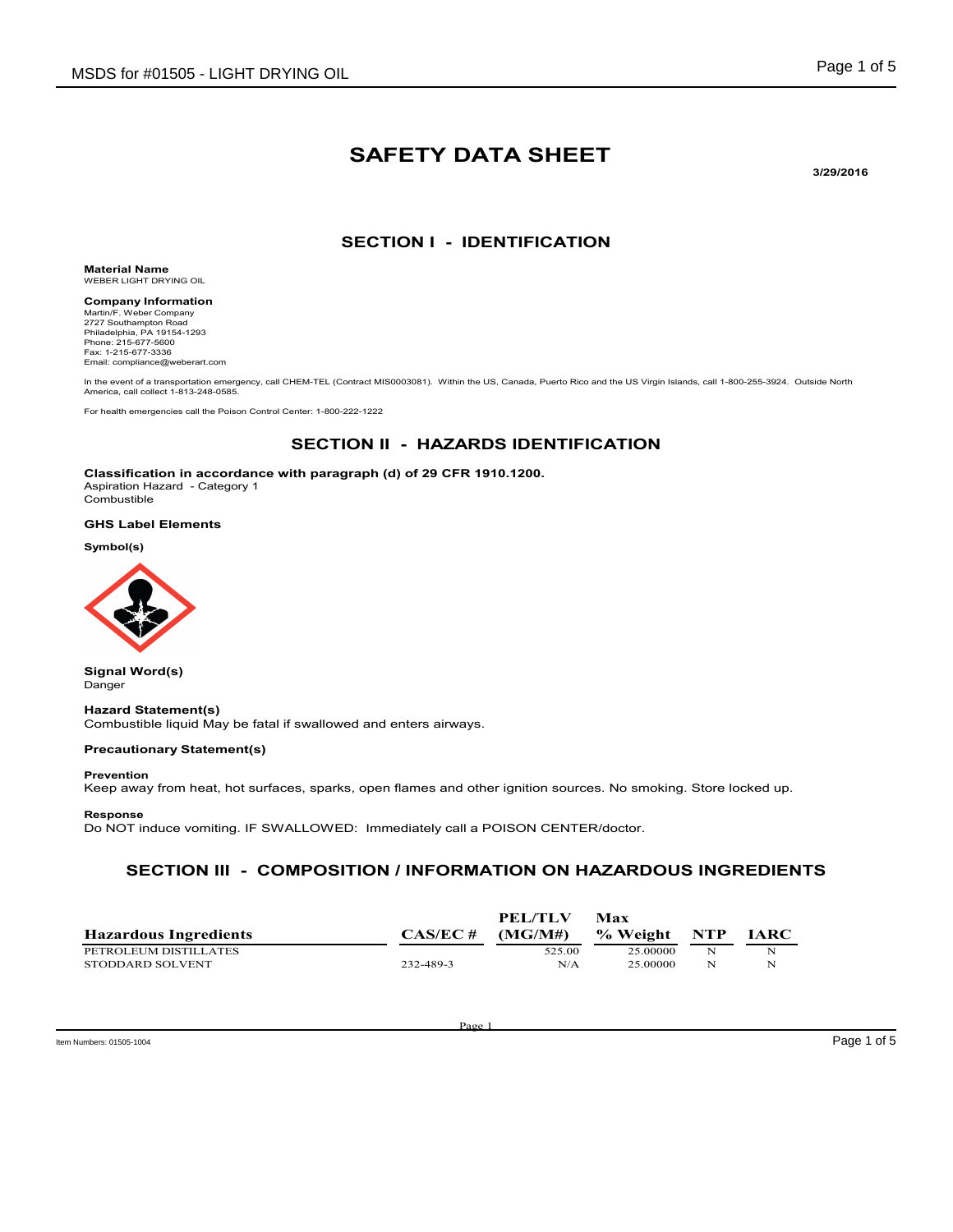## SECTION IV - FIRST AID MEASURES

FIRST AID MEASURES: If swallowed, do not induce vomiting. Call a physician or poison control center immediately. If inhalation symptoms<br>occur, move to fresh air. If symptoms persist, see a physician. If skin contact occurs get prompt medical attention.

#### SECTION V - FIRE FIGHTING MEASURES

FLASH POINT (METHOD): 125ºF (52ºC) AUTOIGNITION TEMPERATURE: N/A EXPLOSION LIMITS IN AIR (% BY VOLUME): n/a EXTINGUISHING MEDIA: Foam, CO2, Dry Chemical (Class B) or Halon FIRE FIGHTING PROCEDURES: NO SPECIAL FIRE FIGHTING PROCEDURES REQUIRED Wear self-contained breathing apparatus. UNUSUAL FIRE & EXPLOSION HAZARDS: COMBUSTIBLE

# SECTION VI - ACCIDENTAL RELEASE MEASURES

STEPS TO BE TAKEN IN CASE A MATERIAL IS SPILLED: Clean up in accordance with all applicable regulations. Absorb spillage with noncombustible, absorbent material. For waste disposal, see Section XIII

### SECTION VII - HANDLING AND STORAGE

PRECAUTIONS TO BE TAKEN DURING STORAGE AND HANDLING: Good industrial hygiene practice requires that exposure be maintained below the TLV. This is preferably achieved through the provision of adequate ventilation. When exposure cannot be adequately controlled in this way, personal respiratory protection should be employed.

### SECTION VIII - EXPOSURE CONTROLS / PERSONAL PROTECTION

RESPIRATORY PROTECTION AND SPECIAL VENTILATION REQUIREMENTS: Use only with adequate ventilation. OTHER PROTECTIVE EQUIPMENT (GLOVES, GOGGLES, ETC): When using wear impermeable protective gloves. WORK/HYGIENE PRACTICES: Wash hands immediately after use. Avoid ingestion. ENGINEERING CONTROLS: Do not store or use near heat or flame. KEEP OUT OF REACH OF CHILDREN.

# SECTION IX - PHYSICAL AND CHEMICAL PROPERTIES

BOILING POINT: N/A GENERAL BOILING POINT: N/A VAPOR PRESSURE: 340 - 400º F (171º - 204º C) SPECIFIC VAPOR DENSITY (AIR=1): N/A<br>SPECIFIC VAPOR DENSITY (AIR=1): N/A<br>SOLUBILITY IN WATER: N/A

REACTIVITY IN WATER: NON-REACTIVE

# SECTION X - STABILITY AND REACTIVITY

HAZARDOUS POLYMERIZATION PRODUCTS: N/A STABILITY: STABLE CONDITIONS TO AVOID: N/A INCOMPATIBILITY (MATERIALS TO AVOID): N/A HAZARDOUS DECOMPOSITION PRODUCTS: Carbon monoxide, carbon dioxide and smoke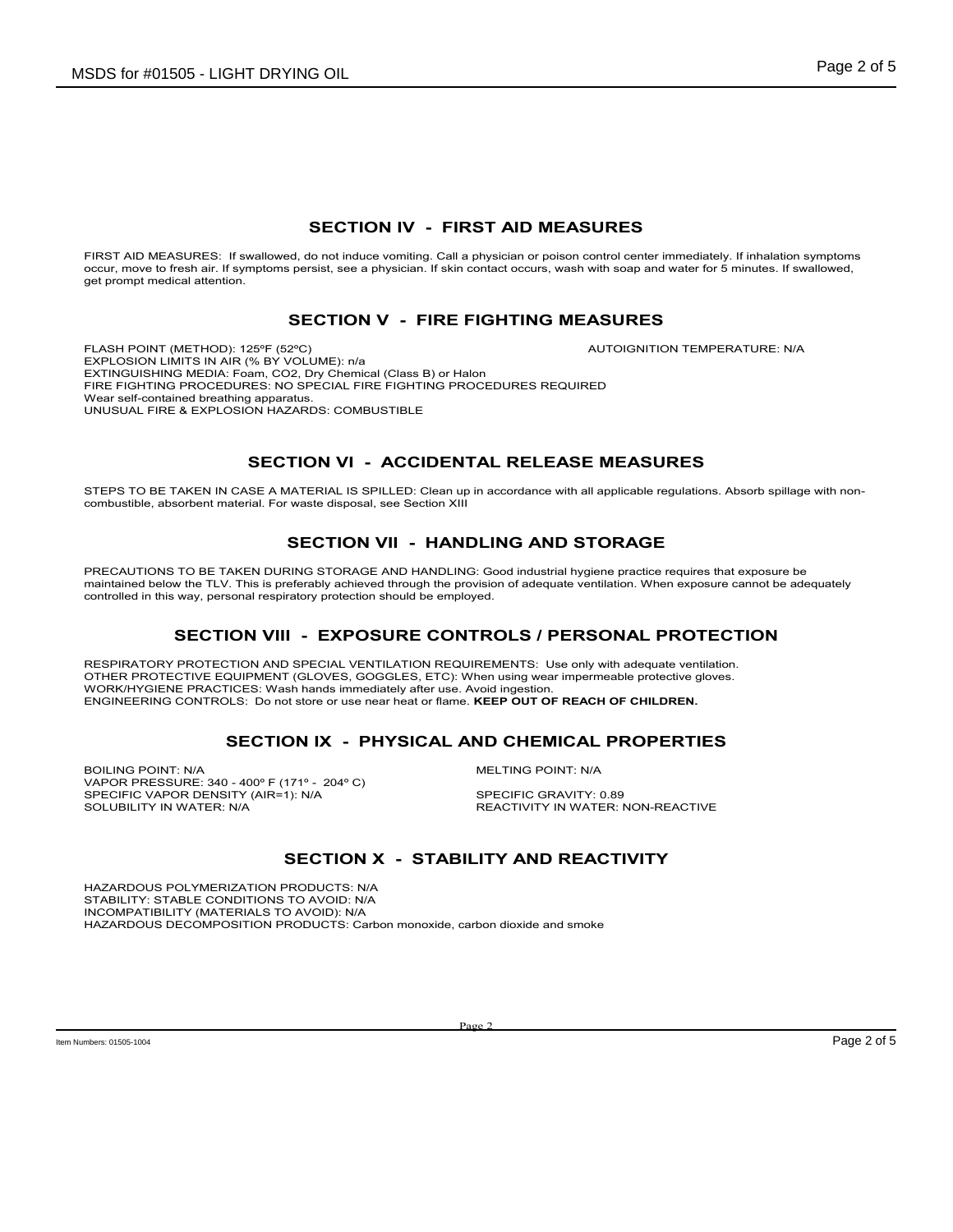## SECTION XI - TOXICOLOGICAL INFORMATION

ACUTE EFFECTS ASSOCIATED WITH USE OF THIS MATERIAL: SKIN IRRITANT. EXPOSURE MAY RESULT IN NAUSEA, HEADACHE, CONFUSION OR INSTABILITY. HARMFUL OR FATAL IF SWALLOWED. VAPOR HARMFUL. The summated LD50 is >50000 mg/kg.

This product is not considered to be a known or suspected human carcinogen by NTP, IARC or OSHA (see section III)

#### SECTION XII - ECOLOGICAL INFORMATION

NO HARMFUL EFFECTS KNOWN OTHER THAN THOSE ASSOCIATED WITH SUSPENDED INERT SOLIDS IN WATER.

### SECTION XIII - DISPOSAL CONSIDERATIONS

RCRA HAZARD CLASS (40 CFR 261): THIS PRODUCT IS NOT CLASSIFIED AS A HAZARDOUS WASTE. WASTE DISPOSAL METHOD: DISPOSE OF IN ACCORDANCE WITH FEDERAL, STATE AND LOCAL REGULATIONS.

### SECTION XIV - TRANSPORTATION INFORMATION

U.S. D.O.T. Ground Transportation: Not Regulated Ocean Transportation: UN 1263 Paint Related Material, Class 3, PG III, Limited Quantity DO NOT SHIP via air freight without special packaging and labeling. Contact your air carrier for detailed instructions.

### SECTION XV - REGULATORY INFORMATION

CONTENTS OF THIS SDS COMPLY WITH OSHA HAZARD COMMUNICATION STANDARD 29 CFR 1910.1200 EPA SARA TITLE III CHEMICAL LISTINGS NONE

SECTION 302.4 EXTREMELY HAZARDOUS SUBSTANCES (40 CFR 355): **NONE** 

SECTION 313 TOXIC CHEMICALS (40 CFR 372): NONE

INTERNATIONAL REGULATIONS

CANADIAN WHMIS: THIS PRODUCT IS A CONTROLLED PRODUCT UNDER CANADA'S WORKPLACE HAZARDOUS MATERIALS INFORMATION SYSTEM. IT CONTAINS THE FOLLOWING TOXIC OR HIGHLY TOXIC MATERIALS: LINSEED OIL

STODDARD SOLVENT

SUPPLEMENTAL STATE COMPLIANCE INFORMATION:

THIS PRODUCT CONTAINS THE FOLLOWING CHEMICAL(S) LISTED UNDER NEW JERSEY'S RIGHT TO KNOW PROGRAM: NONE

THIS PRODUCT CONTAINS THE FOLLOWING CHEMICAL(S) REQUIRING NOTIFICATION TO THE STATE OF WASHINGTON UNDER THEIR CHILDREN'S SAFE PRODUCTS ACT: NONE

THIS PRODUCT CONTAINS THE FOLLOWING CHEMICAL(S) LISTED IN FLORIDA'S TOXIC SUBSTANCE LIST: NONE

THIS PRODUCT CONTAINS THE FOLLOWING CHEMICAL(S) LISTED IN MAINE'S PRIORITY CHEMICAL LIST: NONE

THIS PRODUCT CONTAINS THE FOLLOWING CHEMICALS CONSIDERED BY VERMONT AS BEING OF VERY HIGH CONCERN TO CHILDREN: NONE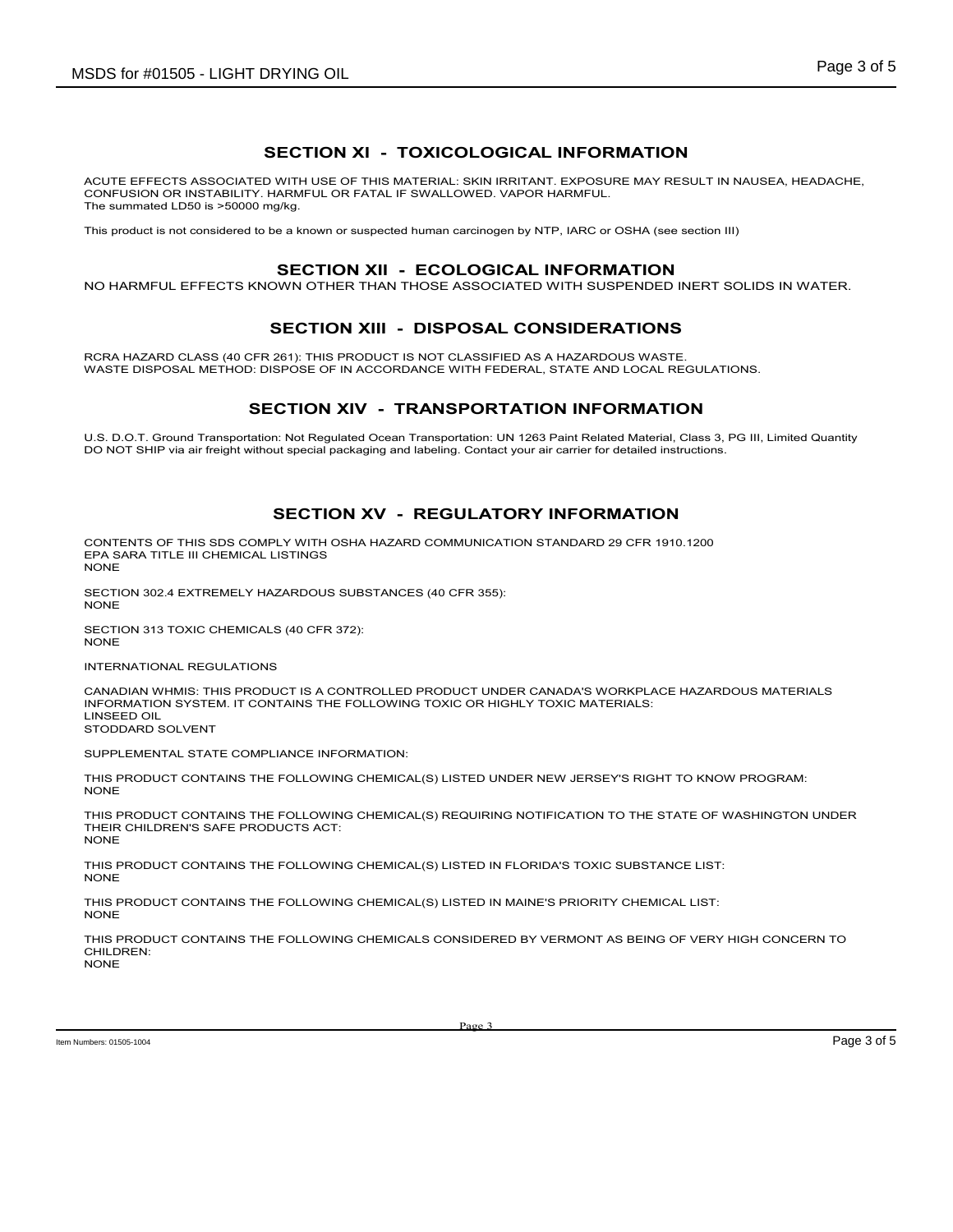THIS PRODUCT CONTAINS THE FOLLOWING CHEMICAL(S) LISTED IN MASSACHUSETTS HAZARDOUS SUBSTANCE LIST: NONE

THIS PRODUCT CONTAINS THE FOLLOWING CHEMICAL(S) LISTED ON MICHIGAN'S CRITICAL MATERIALS REGISTER: NONE

THIS PRODUCT CONTAINS THE FOLLOWING CHEMICAL(S) LISTED ON MINNESOTA'S HAZARDOUS SUBSTANCES LIST: NONE

THIS PRODUCT CONTAINS THE FOLLOWING CHEMICAL(S) LISTED IN PENNSYLVANIA'S HAZARDOUS SUBSTANCES LIST: Linseed oil

 Under CPSC's consumer product regulations (16CFR1500.3 and 150014), this product has the following required acute and chronic hazard labeling:

#### DANGER:COMBUSTIBLE. Harmful or fatal if swallowed. VAPOR HARMFUL. SKIN IRRITANT. Contains: PETROLEUM DISTILLATES

PRECAUTIONS:Wash hands immediately after use. When using wear impermeable protective gloves. Avoid ingestion. Do not store or use near heat or flame. Use only with adequate ventilation. KEEP OUT OF REACH OF CHILDREN. FIRST AID TREATMENT:If swallowed, do not induce vomiting. Call a physician or poison control center immediately. If inhalation symptoms occur, move to fresh air. If symptoms persist, see a physician. If skin contact occurs, wash with soap and water for 5 minutes. If swallowed, get prompt medical attention.

This adult product is certified to comply with the Consumer Product Safety Act (CPSA), the Poison Prevention Packaging Act, the Federal Hazardous Substances Act, (FHSA) and its Labeling for Hazardous Art Materials Act (LHAMA).

# SECTION XVI - OTHER INFORMATION

Disclaimer: We believe the statements, technical information and recommendations contained herein are reliable, but they are given without warranty or guarantee of any kind. The information contained in this document applies to this specific material as supplied. It may not be valid for this material if it is used in combination with any other materials. It is the user's responsibility to satisfy oneself as to the suitability and completeness of this information for the user's own particular use.

#### LAST REVISION DATE: 03/29/2016

Prepared by Duke OEM Toxicology